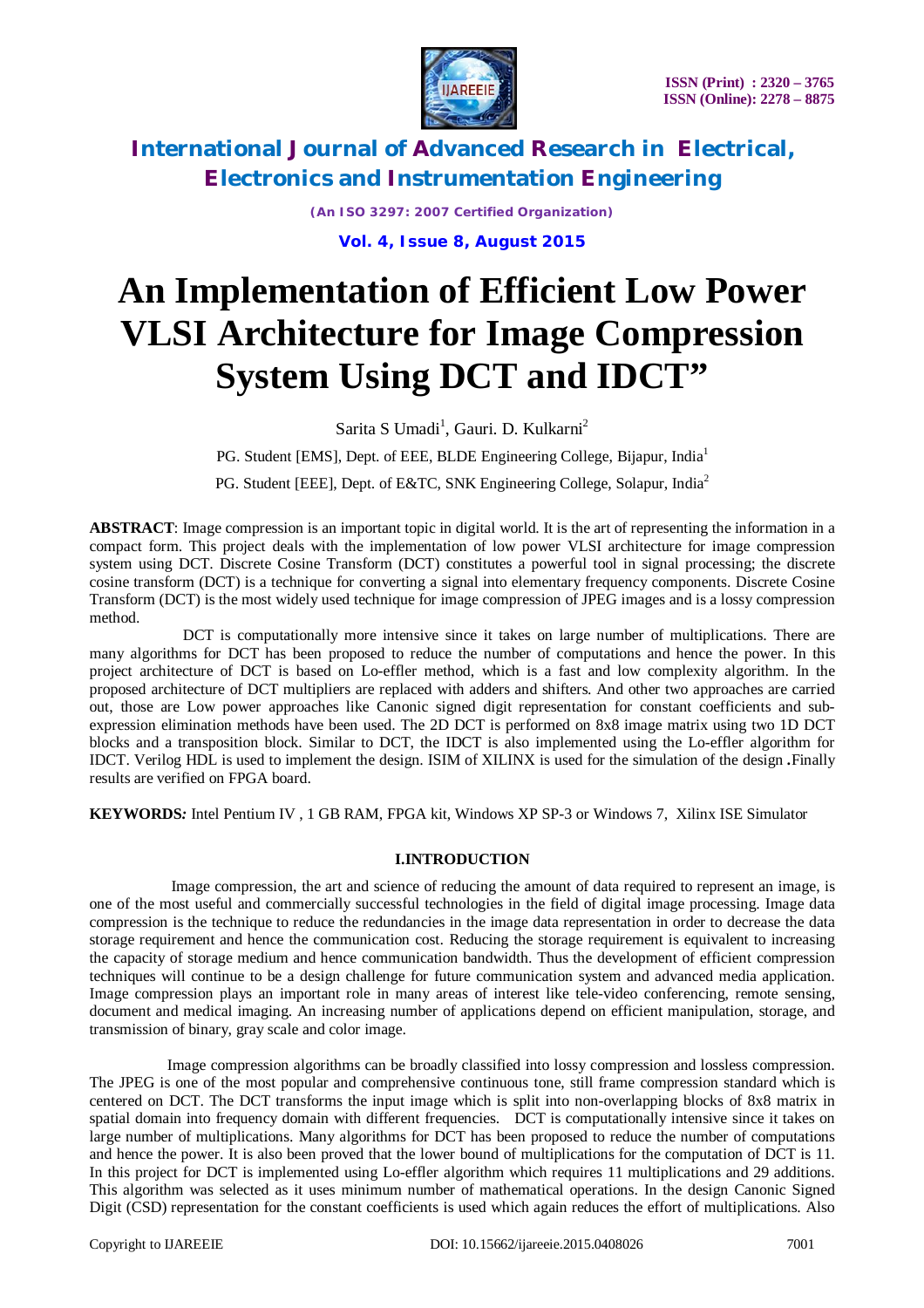

*(An ISO 3297: 2007 Certified Organization)*

### **Vol. 4, Issue 8, August 2015**

the multipliers are replaced with adders and shifters. A technique known as Common Sub-expression Elimination is used so as to obtain the utilization of the resources. Hence, all of these make the design a low power implementation.

 The aim of this paper is to study and design low power VLSI architecture of DCT and IDCT for image compression. As well as study and implementation of Lo-effler algorithm and the other two approaches are Canonic Signed Digit (CSD) and Common Sub expression Elimination (CSE), which are mainly used for ensures the low power.

### **II.IMAGE COMPRESSION AND RECONSTRUCTION**

 Image compression is the application of data compression on digital images. In effect, the objective is to reduce redundancy of the image data in order to be able to store or transmit data in an efficient form. A common characteristic of most images is that their neighboring pixels are correlated and therefore contain redundant information. The foremost task is to find less correlated representation of the image. Two fundamental components of compression are redundancyand irrelevancy reduction. Redundancy reduction aims at removing duplication from the signal source (image/video). Irrelevancy reduction omits parts of the signal that will not be noticed by the signal receiver, namely the Human Visual System. Image compression research aims at reducing the number of bits needed to represent an image by removing the spatial and spectral redundancies as much as possible. The spatial and spectral redundancies are present because certain spatial and spectral patterns between the pixels and the color components are common to each other, whereas the psycho-visual redundancy originates from the fact that the human eye is insensitive to certain spatial frequencies.

 The principle of image compression algorithms are (i) reducing the redundancy in the image data and (or) (ii) producing a reconstructed image from the original image with the introduction of error that is insignificant to the intended applications. The aim here is to obtain an acceptable representation of digital image while preserving the essential information contained in that particular data set.The decompression reverses the compression process to produce the recovered image The recovered image may have lost some information due to the compression, and may have an error or distortion compared to the original image.

### **III.TYPES OF IMAGE COMPRESSION**

There are two types of image file compression algorithms: 1. Lossy 2. Lossless

**Lossy Image Compression:**A lossy data compression method is one where compressing data and then decompressing it retrieves data that may well be different from the original, but is "close enough" to be useful in some way. Lossy data compression is most commonly used to compress multimedia data (audio, video, still images) especially in applications, such as streaming media and internet telephony Inlossy compression the decompressed information is different from the original uncompressed information. Lossless compression is also known as *irreversible compression*. Lossy image compression is mostly suitable for continuous media such as sound and video as well as for many images In lossy compression the decompressed information is different from the original uncompressed information. Lossless compression is also known as *irreversible compression*. Lossy image compression is mostly suitable for continuous media such as sound and video as well as for many images. Most lossy data compression formats suffer from generation loss: repeatedly compressing and decompressing the file will cause it to progressively lose quality. There are two basic lossy compression schemes.

In lossy transform codecs, samples of picture or sound are taken, chopped into small segments, transformed into a new basis space, and quantized. The resulting quantized values are then entropy coded. In lossy predictive codes, previous and/or subsequent decoded data is used to predict the current sound sample or image frame. The error between the predicted data and the real data, together with any extra information needed to reproduce the prediction, is then quantized and coded. In some systems the two techniques are combined, with transform codecs being used to compress the error signals generated by the predictive stage.

**Lossless Image Compression:**Lossless data compression is a class of data compression algorithms that allows the exact original data to be reconstructed from the compressed data. This can be contrasted to lossy data compression,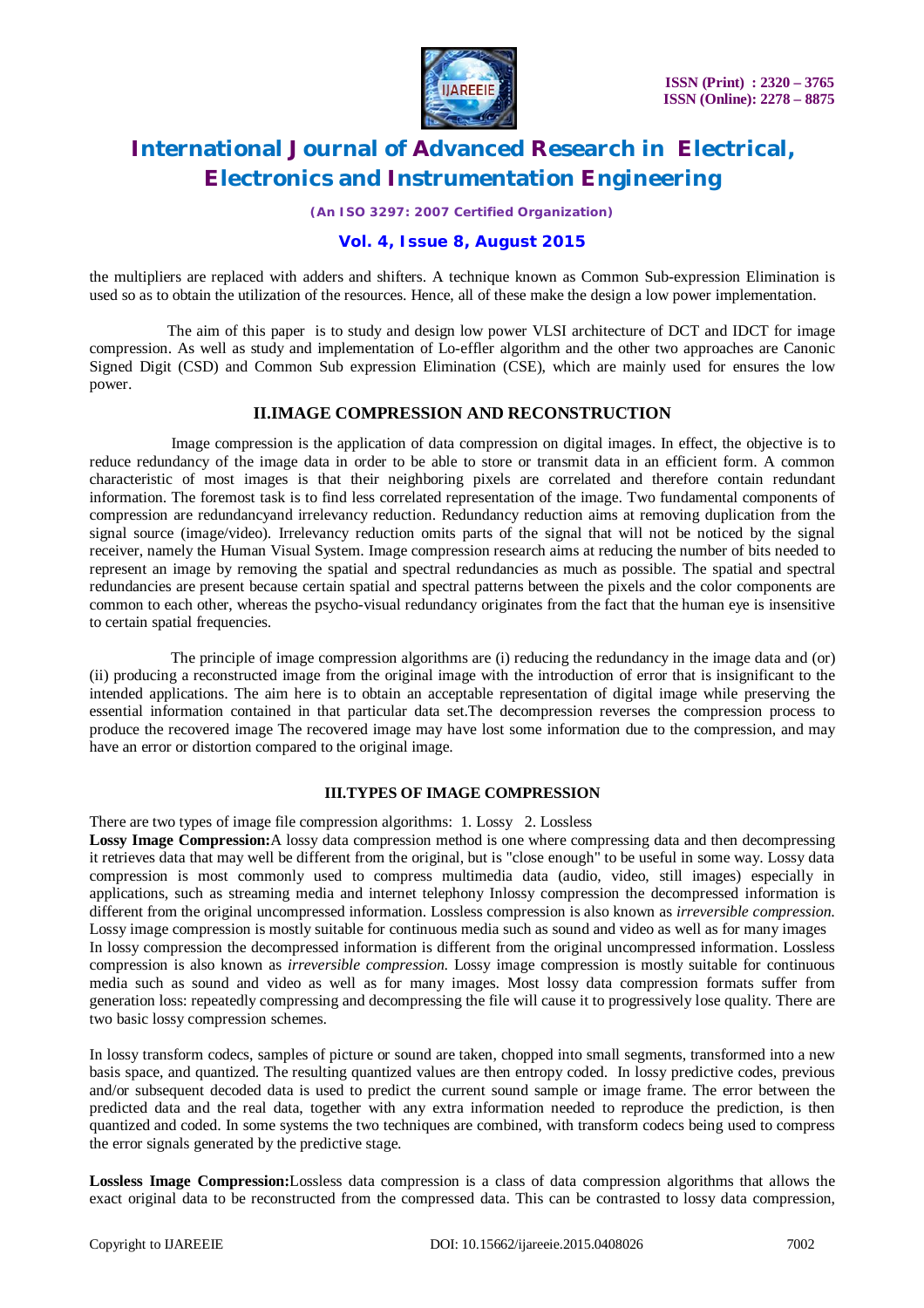

*(An ISO 3297: 2007 Certified Organization)*

### **Vol. 4, Issue 8, August 2015**

which does not allow the exact original data to be reconstructed from the compressed data. Lossless compression is used when it is important that the original and the decompressed data be identical, or when no assumption can be made on whether certain deviation is uncritical. The information is recovered without any alteration after the decompression process. The information contained in the compression bit stream is identical to the information contained in the original source bit stream.

 Lossless compression is also called *reversible compression* or *bit-preserving compression* Most lossless compression programs use two different kinds of algorithms: one which generates a statistical model for the input data, and another which maps the input data to bit strings using this model in such a way that "probable" (e.g. frequently encountered) data will produce shorter output than "improbable" data. Often, only the former algorithm is named, while the latter is implied (through common use, standardization etc.) or unspecified. Lossless image compression coding techniques include: Huffman coding, fano coding and run length coding. Lossless data compression is used in many applications. For example, it is used in the popular ZIP file format. It is also often used as a component within lossy data compression technologies. Typical examples are executable programs and source code. Image file formats, like PNG or GIF, use only lossless compression

### **IV. IMAGE COMPRESSION USING DCT**

 The discovery of the Discrete Cosine Transform (DCT) in 1974 is an important achievement for the research community working on image compression. The Discrete Cosine Transform possess some fine properties, i.e., de-correlation, energy compaction, separability, symmetry and orthogonality, due to which it is virtually used in every image/video processing standard such as signal and image processing and especially for lossy data compression because it has a strong "energy compaction" property: most of the signal information tends to be concentrated in a few low-frequency components of the DCT and high-frequency components are eliminated, approaching the *Karhunen-Loève Transform* (KLT) for signals based on certain limits of Markov processes. Compression standards like JPEG, for compression of still images, MPEG, for compression of motion video, MP3, for compression of audio streams and the H.263, for compression of video telephony and teleconferencing all employ the basic technique of the DCT.

Discrete cosine transform (DCT) is widely used in image processing, especially for compression. Some of the applications of two-dimensional DCT involve still image compression and compression of individual video frames, while multidimensional DCT is mostly used for compression of video streams. DCT is also useful for transferring multidimensional data to frequency domain, where different operations, like spread spectrum, data compression, data watermarking, can be performed in easier and more efficient manner. A number of papers discussing DCT algorithm is available in the literature that signifies its importance and application.

 Hardware implementation of parallel DCT transform is possible, that would give higher throughput than software solutions. Special purpose DCT hardware decreases the computational load from the processor and therefore improves the performance of complete multimedia system. The throughput is directly influencing the quality of experience of multimedia content. Another important factor that influences the quality is the finite register length effect that affects the accuracy of the forward-inverse transformation process.

 Hence, the motivation for investigating hardware specific DCT algorithms is clear. As 2-D DCT algorithms are the most typical for image compression, the main focus of this chapter will be on the efficient hardware implementations of 2-D DCT based compression by decreasing the number of computations, increasing the accuracy of reconstruction, and reducing the chip area. This in return reduces the power consumption of the compression technique. As the number of applications that require higher-dimensional DCT algorithms are growing, a special attention will be paid to the algorithms that are easily extensible to higher dimensional cases.

 The JPEG standard has been around since the late 1980's and has been an effective first solution to the standardization of image compression. Although JPEG has some very useful strategies for DCT quantization and compression, it was only developed for low compressions. The  $8 \times 8$  DCT block size was chosen for speed (which is less of an issue now, with the advent of faster processors) not for performance. The JPEG standard will be briefly explained in this chapter to provide a basis to understand the new DCT related work.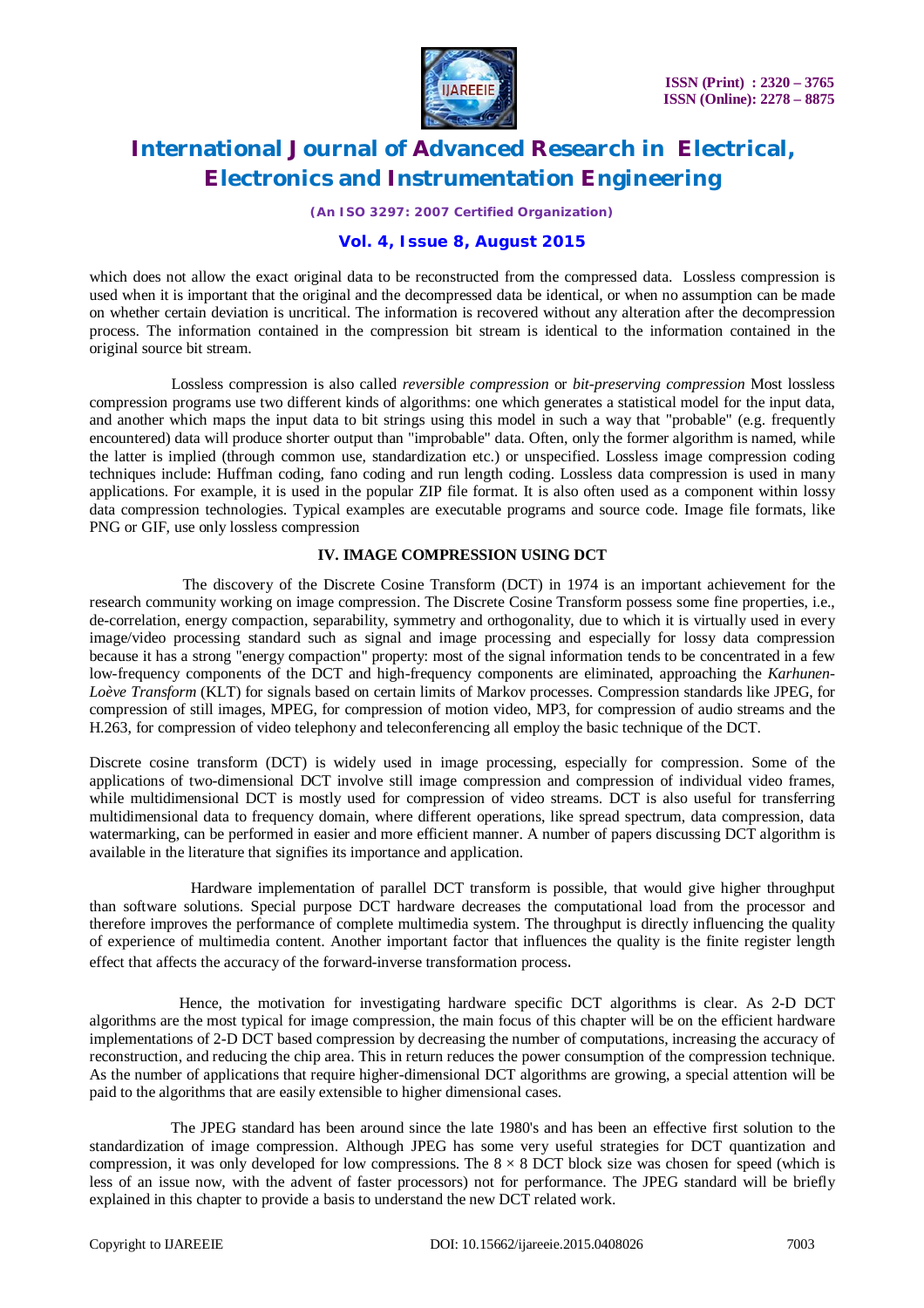

*(An ISO 3297: 2007 Certified Organization)*

### **Vol. 4, Issue 8, August 2015**

**APPLICATIONS OF DCT:**The DCT has a number of applications in information theory. DCT is widely used in JPEG image compression, MJPEG, MPEG, and DV video compression. DCTs are widely employed in solving partial differential equations by spectral methods, where the different variants of the DCT correspond to slightly different even/odd boundary conditions at the two ends of the array. DCT"s are also closely related to Chebyshev polynomials, and fast DCT algorithms are used in Chebyshev approximation of arbitrary functions by series of Chebyshev polynomials, for example in Clenshaw-Curtis quadrature

### **V. FPGA IMPLEMENTATION**

FPGA Implementation is done using Xilinx ISE EDA tool. FPGA design involves writing HDL (hardware description language) code, creating test benches (test environments), synthesis, implementation and debugging. A brief overview is as shown in Fig.



**HDL design entity** is a class of high-level languages which is used to define how the device should work. It can be thought about as a programming language, though significantly different from the conventional programming languages. The most frequently used hardware description languages are VHDL and Verilog.

**Behavioral simulation** is used to verify the HDL description against the correspondingbehavioral model (using test environment). Most design errors are fixed at this stage.

**Synthesis** is an automated process of converting a high-level HDL description to amachine-readable circuit description (a so-called *netlist*). Although synthesis of a correctly written HDL code shouldn't be a problem, some errors uncaught by behavioral simulation can appear at this stage.

**Implementation** is a process of converting netlist to an FPGA configuration bit stream.

**Post-implementation simulation** is used to verify the implemented design (takingswitching and propagation delays into account) against the behavioral model. This step can be omitted for simple designs. And finally, testing a produced bit stream in hardware. The simulation, synthesis and implementation will be discussed in this chapter. The Verilog code developed for this project. The design is synthesized using Xilinx ISE and implemented on FPGA board.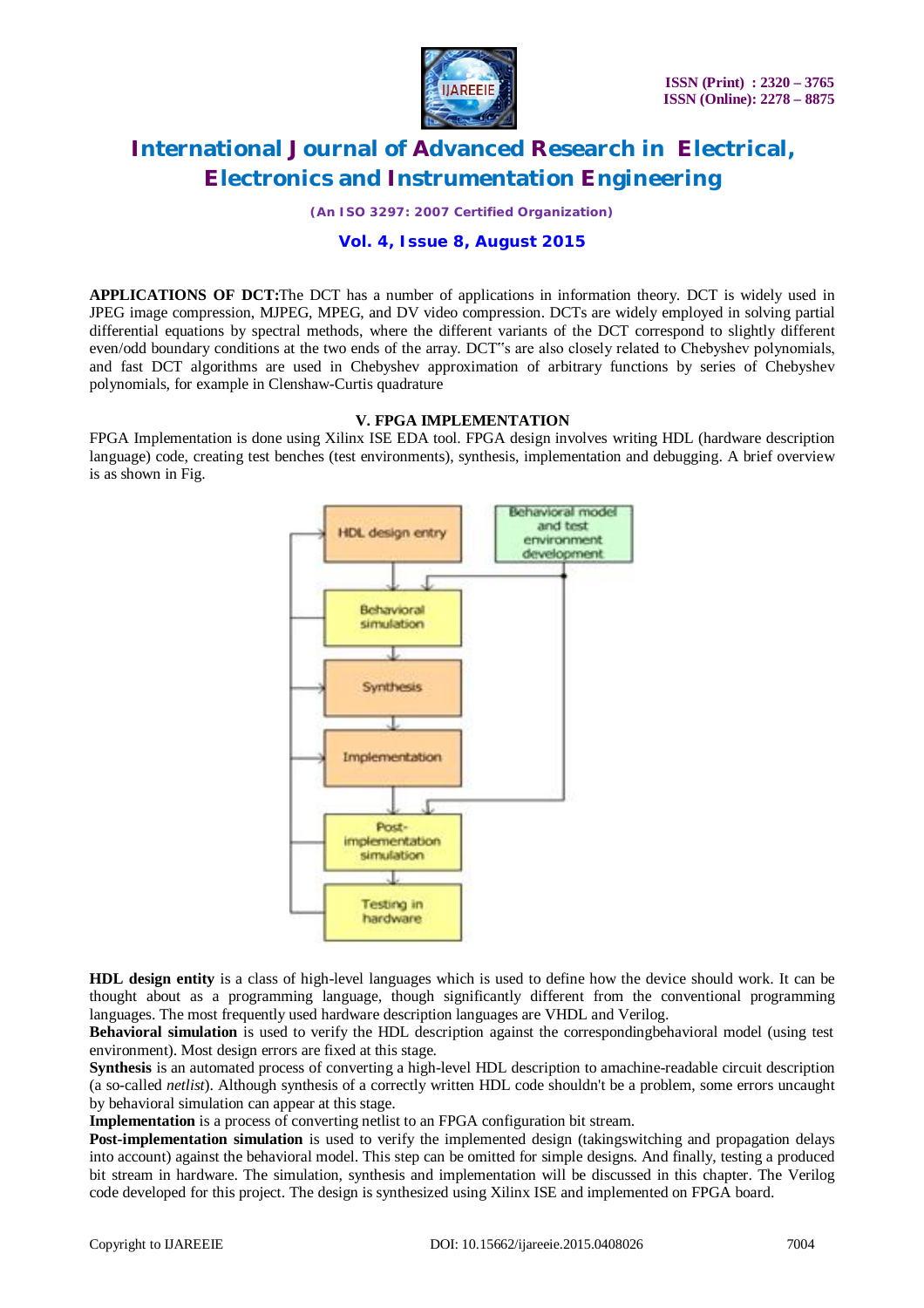

*(An ISO 3297: 2007 Certified Organization)*

### **Vol. 4, Issue 8, August 2015**

### **VI. SYNTHESIS USING XILINX TOOL**

Synthesis is the transformation of design from higher level of abstraction to lower level of abstraction .The project is carried out on FPGA development kit.Afterwards we comparing the results of simulation with the FPGA board, then we verified that both the results are same

### **VII. EXPERIMENTAL SETUP**

The FPGA implementation is interfaced with the computer via a JTAG USB port. The generated programming file is dumped via this JTAG USB port. Once the top module code is synthesized, its design is implemented on the specified device. FPGA board is interfaced with the computer in which the top module code is synthesized and implemented. The Experimental Setup is as shown in Fig.



Once the interfacing is done, the corresponding programming file for the top module is generated. The target device is then configured so that the generated programming file can be successfully dumped as shown in Figure. The Chip Scope output is observed. The Chip Scope output is successfully compared with Xilinx ISE"s simulation output.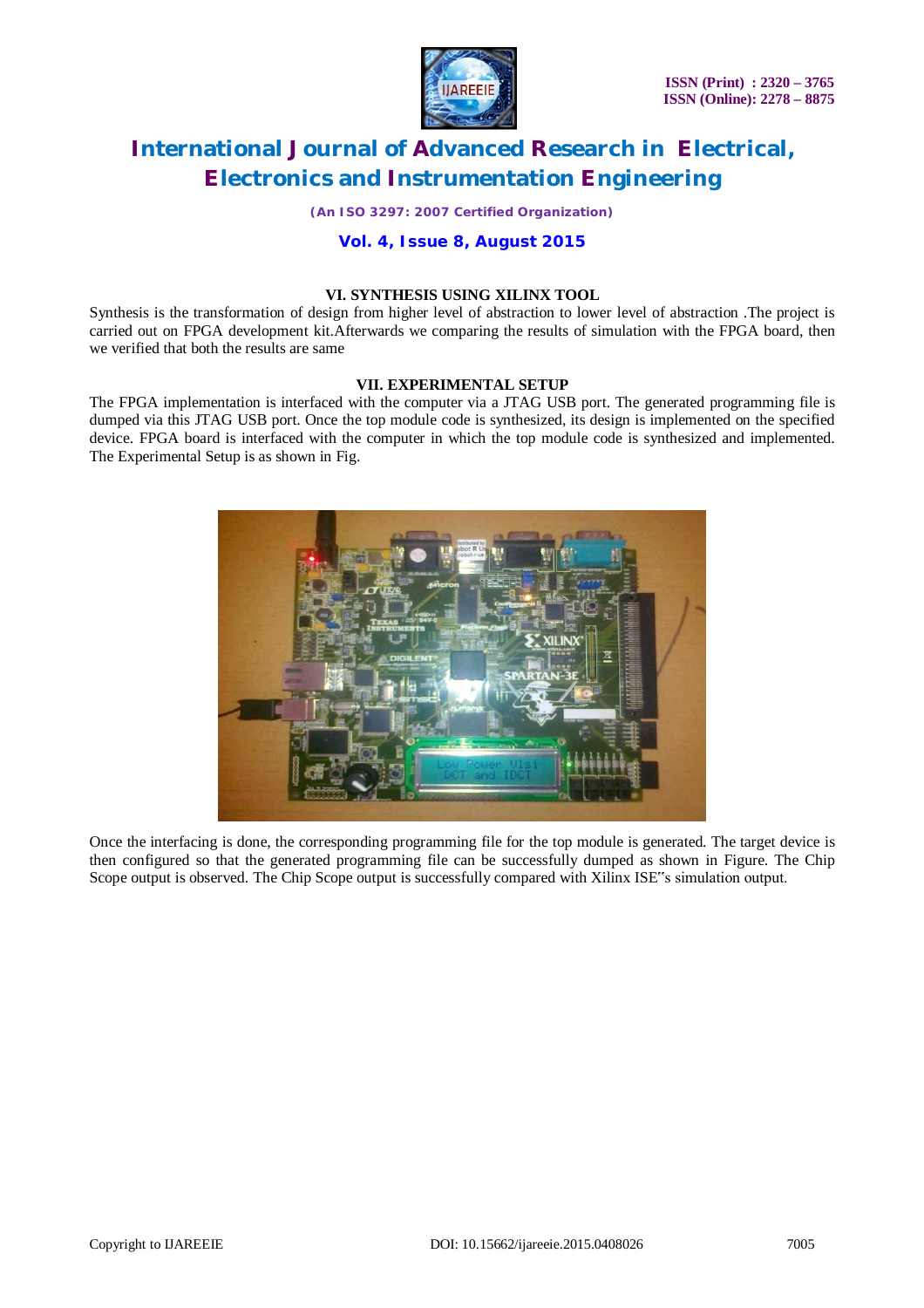

*(An ISO 3297: 2007 Certified Organization)*

### **Vol. 4, Issue 8, August 2015**



### **VIII. CONCLUSION AND FUTURE WORK**

 Image compression is of prime importance in Real time applications like video conferencing where data are transmitted through a channel. Using JPEG standard DCT is used for mapping which reduces the interpixel redundancies followed by quantization which reduces the psycho visual redundancies then coding redundancy is reduced by the use of optimal code word having minimum average length.In JPEG 2000 standard of image compression DWT is used for mapping, all other methods remaining same.DWT is more general and efficient than DCT due to the following result:-

No need to divide the input coding into non-overlapping 2-D blocks, it has higher Compression ratios avoid blocking artifacts. Allows good localization both in time and spatial frequency domain Transformation of the whole image introduces inherent scaling Better identification of which data is relevant to human perception higher compression ratio In VLSI mainly we focusing on three parameters like area, size and power so in future we can develop the multiple point DCT algorithms(i.e. Lo-Effler algorithm) like 16 or 32 etc, so making use of this one we can increase the performance, as well area and power can be achieve effectively for any kind of images.

#### **REFERENCES**

1. R. C. Gonzalez and R. E. Woods, "Digital Image Processing", Reading. MA: Addison Wesley, 2004.

2. David Salomon, Data Compression, The Complete Reference, 2nd Edition Springer-Verlag 1998.

3. Digital Compression and coding of Continuous-tone still images, part 1, requirements and Guidelines. ISO/IEC JTC1 Draft International Standard 10918-1, Nov. 1991.

3. Digital Compression and coding of Continuous-tone still images, part 1, requirements and Guidelines. ISO/IEC JTC1 Draft International Standard 10918-1, Nov. 1991.

4. G. K. Wallace, "The JPEG Still Picture Compression Standard", IEEE Trans. On Consumer Electronics, vol.38, No.1, pp. xviii – xxxiv, Feb 1992.

5. Strang, G. and Nguyen, T. Wavelets and Filter Banks, Wellesley-Cambridge Press, Wellesley, MA,.1996

6. Andrew B. Watson. Image Compression using the Discrete Cosine Transform. NASA Ames Research Center, Florida, United States of America. Mathematical Journal, 4(1), 1994. p. 81-88.

7. Vimal P. Singh Thoudam, Prof.B.Bhaumik, Dr. s. Chatterjee, "Ultra Low Power Implementation Of 2D DCT For Image/Video Compression," presented in International Conference on Computer Applications and Industrial Electronics.

8. M. Jridi, A. Alfalou, "Low Power, High-Speed DCT Architecture For Image Compression: Principle And Implementation", 18th IEEE/IFIP International Conference on VLSI and System on Chip.

9. ChristophLoeffler, AdriaanLigtenberg, George S. Moschytz "Practical fast 1D DCT algorithm with 11 multiplications," 1989 IEEE.

10. Jeffrey O. Coleman, ArdaYurdakul "Fractions in The Canonical Signed Digit Number Systems," Conference On Information Science And Systems.

11. Gregory K.Wallace, "The JPEG Still Picture Compression Standards", 1991 publication in IEEE transactions on consumer electronics.

12. Ricardo Castellanos, HariKalva, Ravishankar, "Low Power DCT Using Highly Scalable Multipliers".

13. AnkitaSingla, A.P.Vinod, DeepuRajan, Edmund M.K.Lai, "Low Power DCT Implementation Using Differential Pixels For On-Board Satellite Image Processing."